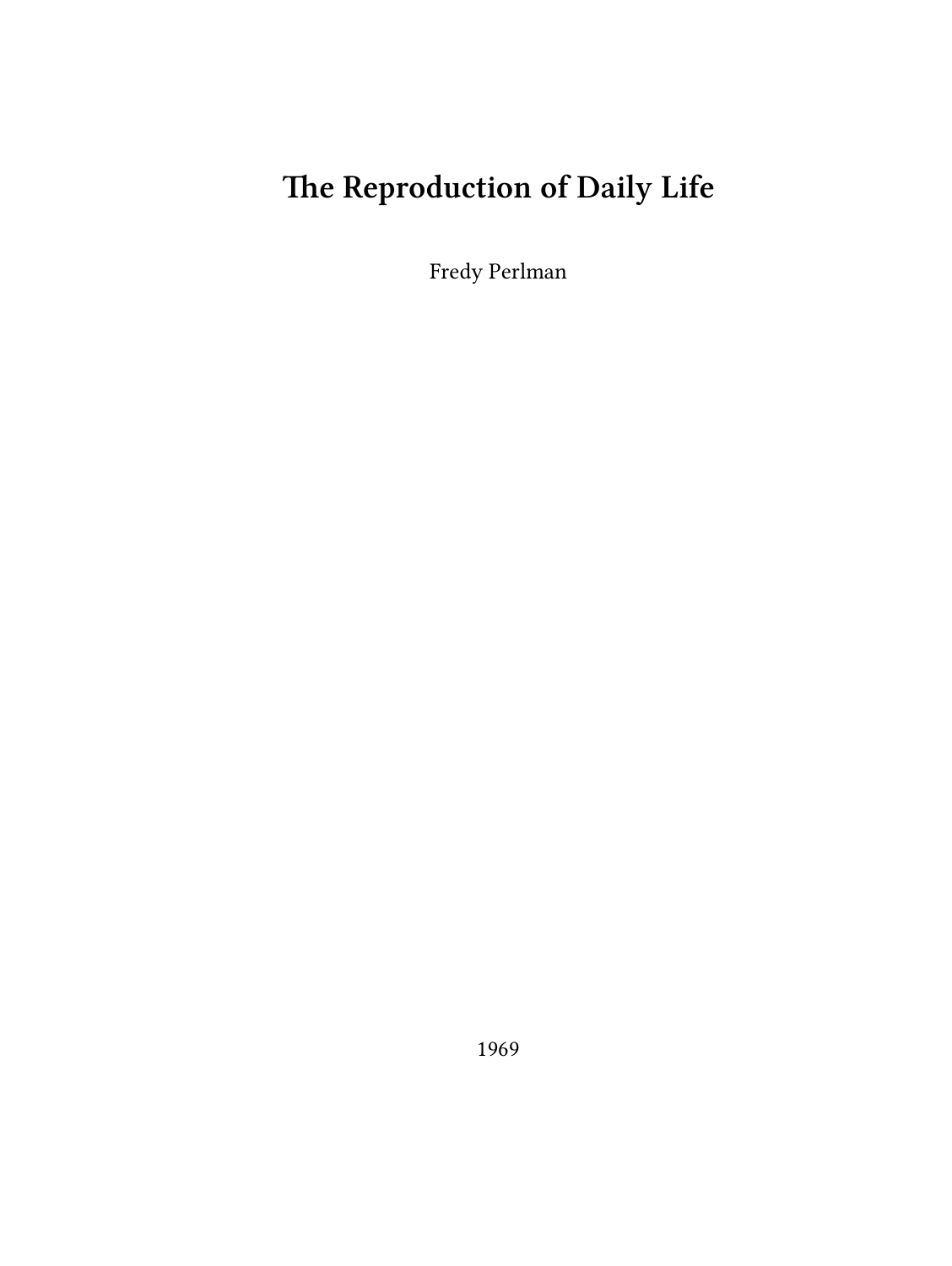# **Contents**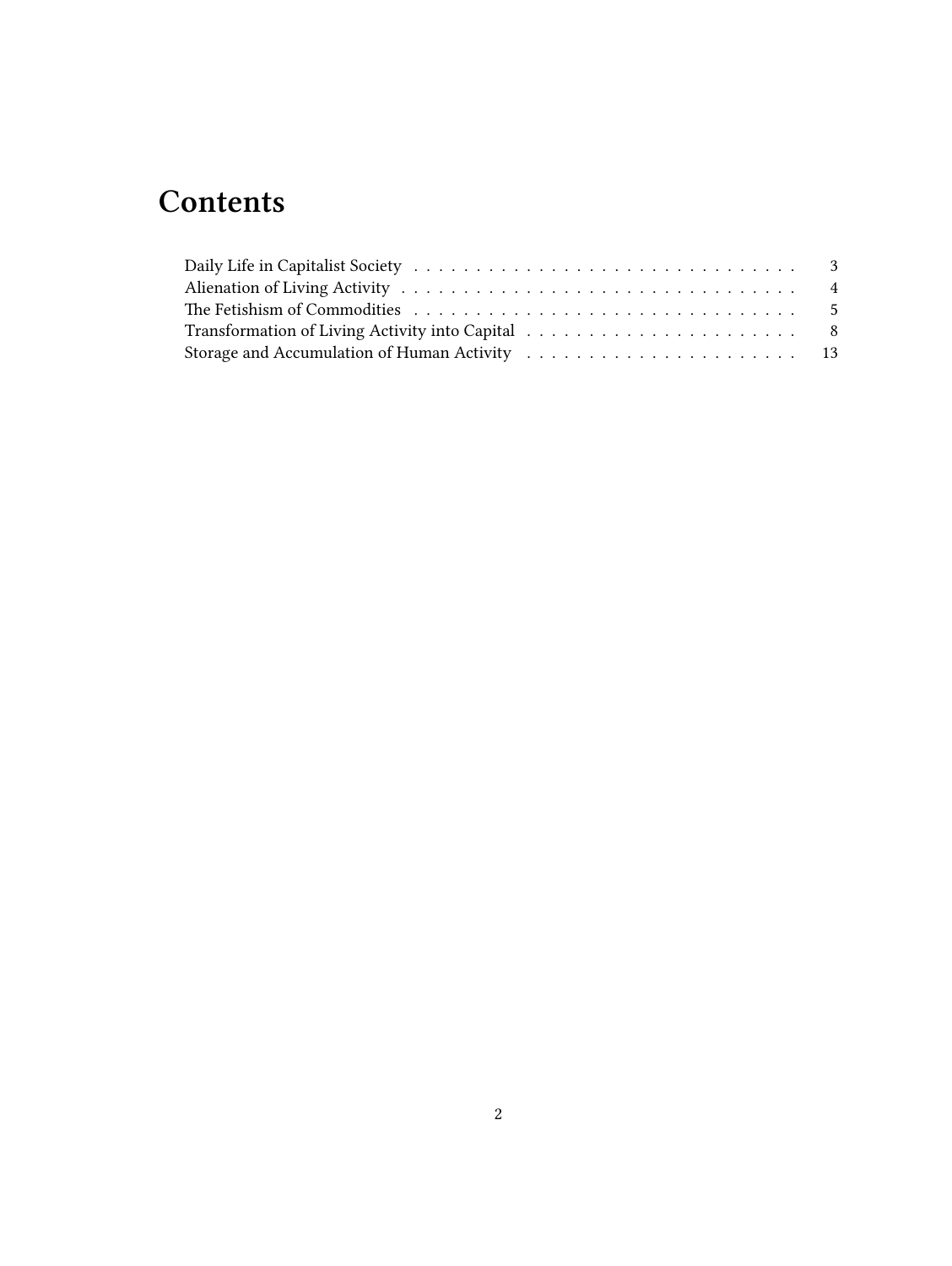The everyday practical activity of tribesmen reproduces, or perpetuates, a tribe. This reproduction is not merely physical, but social as well. Through their daily activities the tribesmen do not merely reproduce a group of human beings; they reproduce a tribe, namely a particular social form within which this group of human beings performs specific activities in a specific manner. The specific activities of the tribesmen are not the outcome of "natural" characteristics of the men who perform them, the way the production of honey is an outcome of the "nature" of a bee. The daily life enacted and perpetuated by the tribesman is a specific social response to particular material and historical conditions.

The everyday activity of slaves reproduces slavery. Through their daily activities, slaves do not merely reproduce themselves and their masters physically; they also reproduce the instruments with which the master represses them, and their own habits of submission to the master's authority. To men who live in a slave society, the master-slave relation seems like a natural and eternal relation. However, men are not born masters or slaves. Slavery is a specific social form, and men submit to it only in very particular material and historical conditions.

The practical everyday activity of wage-workers reproduces wage labor and capital. Through their daily activities, "modern" men, like tribesmen and slaves, reproduce the inhabitants, the social relations and the ideas of their society; they reproduce the social form of daily life. Like the tribe and the slave system, the capitalist system is neither the natural nor the final form of human society; like the earlier social forms, capitalism is a specific response to material and historical conditions.

Unlike earlier forms of social activity, everyday life in capitalist society systematically transforms the material conditions to which capitalism originally responded. Some of the material limits to human activity come gradually under human control. At a high level of industrialization, practical activity creates its own material conditions as well as its social form. Thus the subject of analysis is not only how practical activity in capitalist society reproduces capitalist society, but also how this activity itself eliminates the material conditions to which capitalism is a response.

### <span id="page-2-0"></span>**Daily Life in Capitalist Society**

The social form of people's regular activities under capitalism is a response to a certain material and historical situation. The material and historical conditions explain the origin of the capitalist form, but do not explain why this form continues after the initial situation disappears. A concept of "cultural lag" is not an explanation of the continuity of a social form after the disappearance of the initial conditions to which it responded. This concept is merely a name for the continuity of the social form. When the concept of "cultural lag" parades as a name for a "social force" which determines human activity, it is an obfuscation which presents the outcome of people's activities as an external force beyond their control. This is not only true of a concept like "cultural lag." Many of the terms used by Marx to describe people's activities have been raised to the status of external and even "natural" forces which determine people's activity; thus concepts like "class struggle," "production relations" and particularly "The Dialectic," play the same role in the theories of some "Marxists" that "Original Sin," "Fate" and "The Hand of Destiny" played in the theories of medieval mystifiers.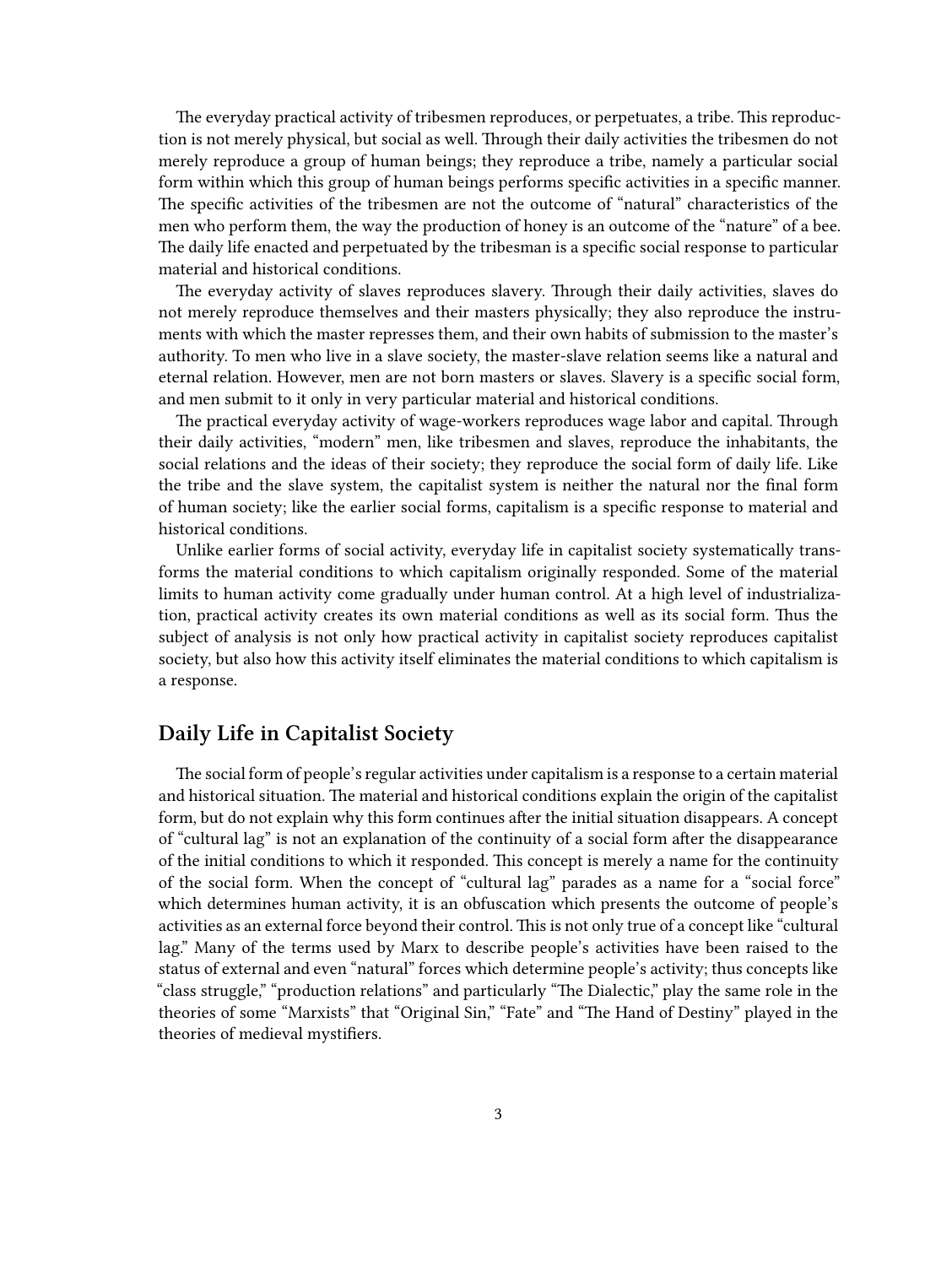In the performance of their daily activities, the members of capitalist society simultaneously carry out two processes: they reproduce the form of their activities, and they eliminate the material conditions to which this form of activity initially responded. But they do not know they carry out these processes; their own activities are not transparent to them. They are under the illusion that their activities are responses to natural conditions beyond their control and do not see that they are themselves authors of those conditions. The task of capitalist ideology is to maintain the veil which keeps people from seeing that their own activities reproduce the form of their daily life; the task of critical theory is to unveil the activities of daily life, to render them transparent, to make the reproduction of the social form of capitalist activity visible within people's daily activities.

Under capitalism, daily life consists of related activities which reproduce and expand the capitalist form of social activity. The sale of labor-time for a price (a wage), the embodiment of labortime in commodities (salable goods, both tangible and intangible), the consumption of tangible and intangible commodities (such as consumer goods and spectacles) — these activities which characterize daily life under capitalism are not manifestations of "human nature," nor are they imposed on men by forces beyond their control.

If it is held that man is "by nature" an uninventive tribesman and an inventive businessman, a submissive slave and a proud craftsman an independent hunter and a dependent wage-worker, then either man's "nature" is an empty concept, or man's "nature" depends on material and historical conditions, and is in fact a response to those conditions.

#### <span id="page-3-0"></span>**Alienation of Living Activity**

In capitalist society, creative activity takes the form of commodity production, namely production of marketable goods, and the results of human activity take the form of commodities. Marketability or salability is the universal characteristic of all practical activity and all products. The products of human activity which are necessary for survival have the form of salable goods: they are only available in exchange for money. And money is only available in exchange for commodities. If a large number of men accept the legitimacy of these conventions, if they accept the convention that commodities are a prerequisite for money, and that money is a prerequisite for survival, then they find themselves locked into a vicious circle. Since they have no commodities, their only exit from this circle is to regard themselves, or parts of themselves, as commodities. And this is, in fact, the peculiar "solution" which men impose on themselves in the face of specific material and historical conditions. They do not exchange their bodies or parts of their bodies for money. They exchange the creative content of their lives, their practical daily activity, for money.

As soon as men accept money as an equivalent for life, the sale of living activity becomes a condition for their physical and social survival. Life is exchanged for survival. Creation and production come to mean sold activity. A man's activity is "productive," useful to society, only when it is sold activity. And the man himself is a productive member of society only if the activities of his daily life are sold activities. As soon as people accept the terms of this exchange, daily activity takes the form of universal prostitution.

The sold creative power, or sold daily activity, takes the form of labor. Labor is a historically specific form of human activity. Labor is abstract activity which has only one property: it is marketable, it can be sold for a given quantity of money. Labor is indifferent activity: indifferent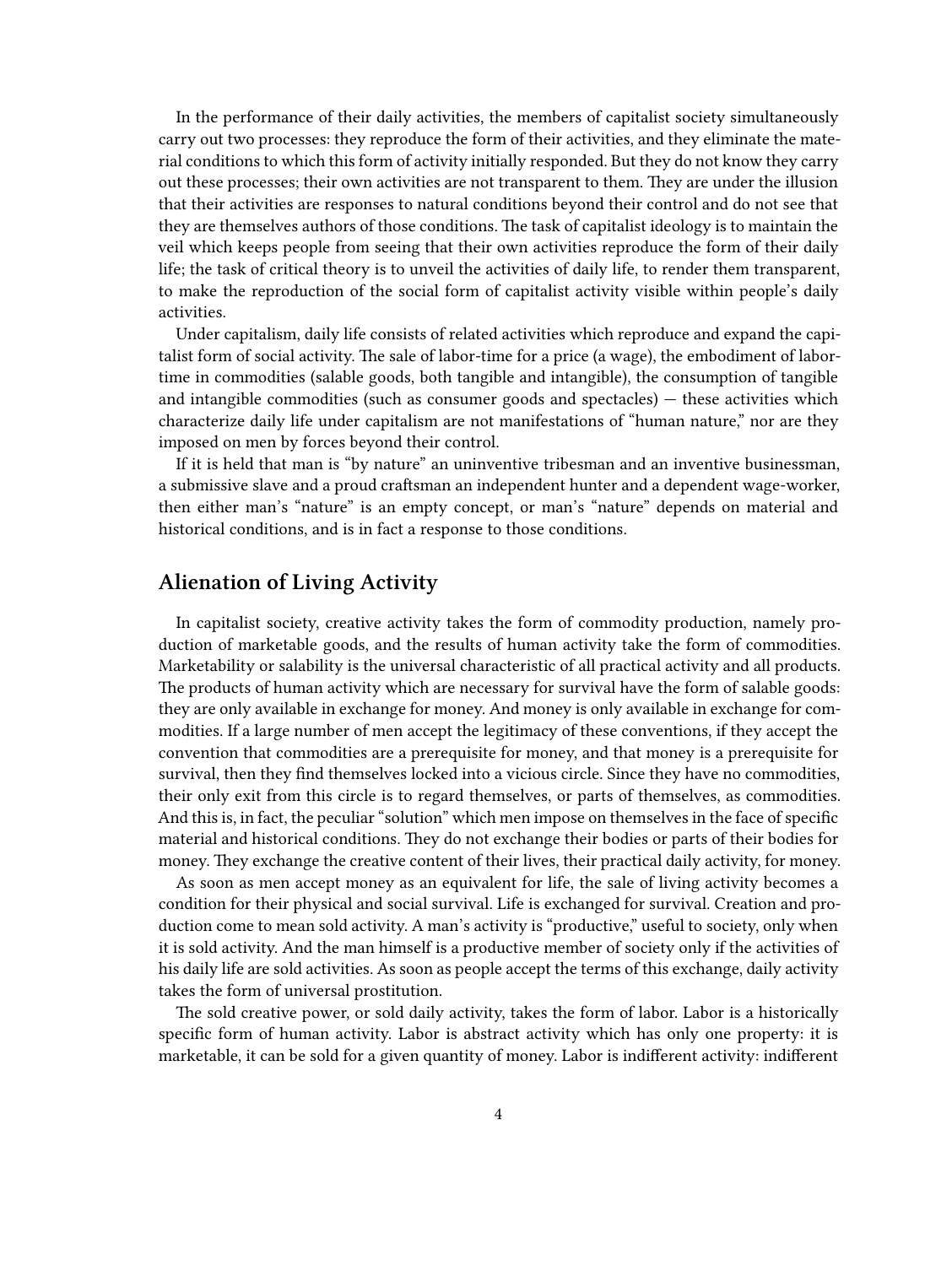to the particular task performed and indifferent to the particular subject to which the task is directed. Digging, printing and carving are different activities, but all three are labor in capitalist society. Labor is simply "earning money." Living activity which takes the form of labor is a means to earn money. Life becomes a means of survival.

This ironic reversal is not the dramatic climax of an imaginative novel; it is a fact of daily life in capitalist society. Survival, namely self-preservation and reproduction, is not the means to creative practical activity, but precisely the other way around. Creative activity in the form of labor, namely sold activity, is a painful necessity for survival; labor is the means to self-preservation and reproduction.

The sale of living activity brings about another reversal. Through sale, the labor of an individual becomes the "property" of another, it is appropriated by another, it comes under the control of another. In other words, a person's activity becomes the activity of another, the activity of its owner; it becomes alien to the person who performs it. Thus one's life, the accomplishments of an individual in the world, the difference which his life makes in the life of humanity, are not only transformed into labor, a painful condition for survival; they are transformed into alien activity, activity performed by the buyer of that labor. In capitalist society, the architects, the engineers, the laborers, are not builders; the man who buys their labor is the builder; their projects, calculations and motions are alien to them; their living activity, their accomplishments, are his.

Academic sociologists, who take the sale of labor for granted, understand this alienation of labor as a feeling: the worker's activity "appears" alien to the worker, it "seems" to be controlled by another. However, any worker can explain to the academic sociologists that the alienation is neither a feeling nor an idea in the worker's head, but a real fact about the worker's daily life. The sold activity is in fact alien to the worker; his labor is in fact controlled by its buyer.

In exchange for his sold activity, the worker gets money, the conventionally accepted means of survival in capitalist society. With this money he can buy commodities, things, but he cannot buy back his activity. This reveals a peculiar "gap" in money as the "universal equivalent." A person can sell commodities for money, and he can buy the same commodities with money. He can sell his living activity for money, but he cannot buy his living activity for money.

The things the worker buys with his wages are first of all consumer goods which enable him to survive, to reproduce his labor-power so as to be able to continue selling it; and they are spectacles, objects for passive admiration. He consumes and admires the products of human activity passively. He does not exist in the world as an active agent who transforms it, but as a helpless impotent spectator; he may call this state of powerless admiration "happiness," and since labor is painful, he may desire to be "happy," namely inactive, all his life (a condition similar to being born dead). The commodities, the spectacles, consume him; he uses up living energy in passive admiration; he is consumed by things. In this sense, the more he has, the less he is. (An individual can surmount this death-in-life through marginal creative activity; but the population cannot, except by abolishing the capitalist form of practical activity, by abolishing wage- labor and thus dealienating creative activity.)

# <span id="page-4-0"></span>**The Fetishism of Commodities**

By alienating their activity and embodying it in commodities, in material receptacles of human labor, people reproduce themselves and create Capital. From the standpoint of capitalist ideol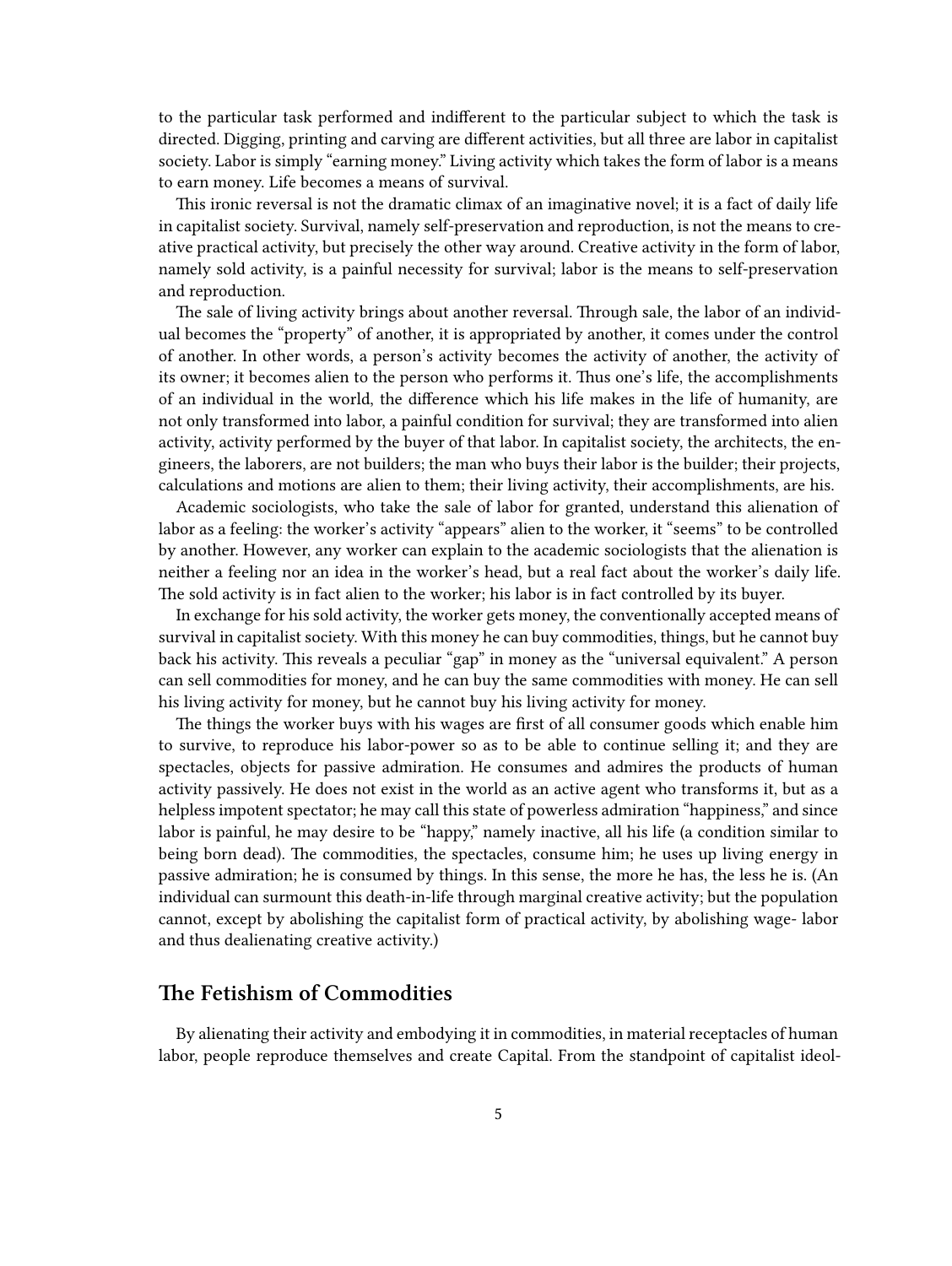ogy, and particularly of academic Economics, this statement is untrue: commodities are "not the product of labor alone"; they are produced by the primordial "factors of production," Land, Labor and Capital, the capitalist Holy Trinity, and the main "factor" is obviously the hero of the piece, Capital.

The purpose of this superficial Trinity is not analysis, since analysis is not what these Experts are paid for. They are paid to obfuscate, to mask the social form of practical activity under capitalism, to veil the fact that producers reproduce themselves, their exploiters, as well as the instruments with which they're exploited. The Trinity formula does not succeed in convincing. It is obvious that land is no more of a commodity producer than water, air, or the sun. Furthermore Capital, which is at once a name for a social relation between workers and capitalists, for the instruments of production owned by a capitalist, and for the money-equivalent of his instruments and "intangibles," does not produce anything more than the ejaculations shaped into publishable form by the academic Economists. Even the instruments of production which are the capital of one capitalist are primordial "factors of production" only if one's blinders limit his view to an isolated capitalist firm, since a view of the entire economy reveals that the capital of one capitalist is the material receptacle of the labor alienated to another capitalist. However, though the Trinity formula does not convince, it does accomplish the task of obfuscation by shifting the subject of the question: instead of asking why the activity of people under capitalism takes the form of wage-labor, potential analysts of capitalist daily life are transformed into academic house-Marxists who ask whether or not labor is the only "factor of production."

Thus Economics (and capitalist ideology in general) treats land, money, and the products of labor, as things which have the power to produce, to create value, to work for their owners, to transform the world. This is what Marx called the fetishism which characterizes people's everyday conceptions, and which is raised to the level of dogma by Economics. For the economist, living people are things ("factors of production"), and things live (money "works," Capital "produces"). The fetish worshipper attributes the product of his own activity to his fetish. As a result, he ceases to exert his own power (the power to transform nature, the power to determine the form and content of his daily life); he exerts only those "powers" which he attributes to his fetish (the "power" to buy commodities). In other words, the fetish worshipper emasculates himself and attributes virility to his fetish.

But the fetish is a dead thing, not a living being; it has no virility. The fetish is no more than a thing for which, and through which, capitalist relations are maintained. The mysterious power of Capital, its "power" to produce, its virility, does not reside in itself, but in the fact that people alienate their creative activity, that they sell their labor to capitalists, that they materialize or reify their alienated labor in commodities. In other words, people are bought with the products of their own activity, yet they see their own activity as the activity of Capital, and their own products as the products of Capital. By attributing creative power to Capital and not to their own activity, they renounce their living activity, their everyday life, to Capital, which means that people give themselves daily, to the personification of Capital, the capitalist.

By selling their labor, by alienating their activity, people daily reproduce the personifications of the dominant forms of activity under capitalism, they reproduce the wage-laborer and the capitalist. They do not merely reproduce the individuals physically, but socially as well; they reproduce individuals who are sellers of labor-power, and individuals who are owners of means of production; they reproduce the individuals as well as the specific activities, the sale as well as the ownership.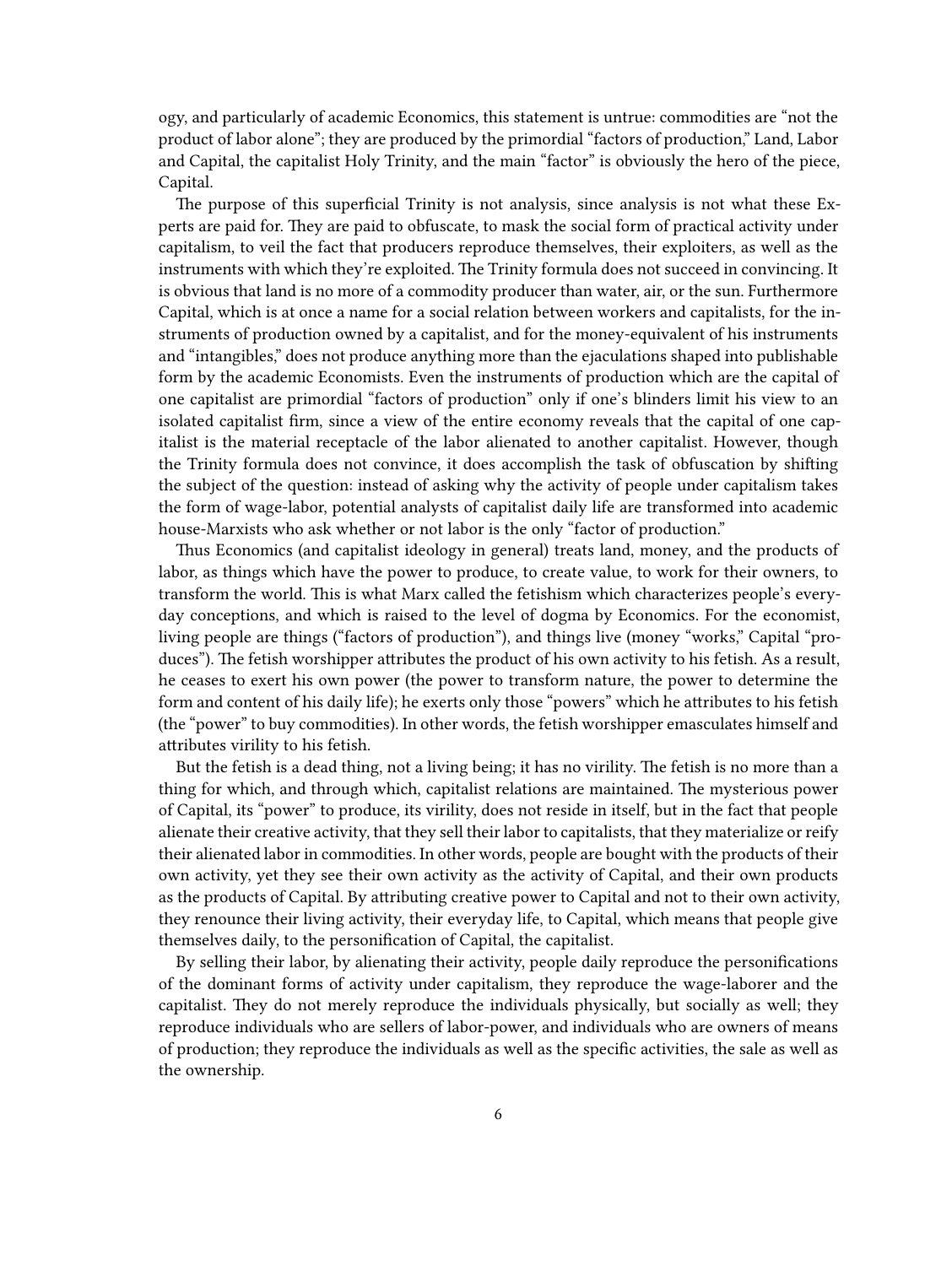Every time people perform an activity they have not themselves defined and do not control, every time they pay for goods they produced with money they received in exchange for their alienated activity, every time they passively admire the products of their own activity as alien objects procured by their money, they give new life to Capital and annihilate their own lives.

The aim of the process is the reproduction of the relation between the worker and the capitalist. However, this is not the aim of the individual agents engaged in it. Their activities are not transparent to them; their eyes are fixed on the fetish that stands between the act and its result. The individual agents keep their eyes fixed on things, precisely those things for which capitalist relations are established. The worker as producer aims to exchange his daily labor for money-wages, he aims precisely for the thing through which his relation to the capitalist is re-established, the thing through which he reproduces himself as a wage-worker and the other as a capitalist. The worker as consumer exchanges his money for products of labor, precisely the things which the capitalist has to sell in order to realize his Capital.

The daily transformation of living activity into Capital is mediated by things, it is not carried out by the things. The fetish worshipper does not know this; for him labor and land, instruments and money, entrepreneurs and bankers, are all "factors" and "agents." When a hunter wearing an amulet downs a deer with a stone, he may consider the amulet an essential "factor" in downing the deer and even in providing the deer as an object to be downed. If he is a responsible and well-educated fetish worshipper, he will devote his attention to his amulet, nourishing it with care and admiration; in order to improve the material conditions of his life, he will improve the way he wears his fetish, not the way he throws the stone; in a bind, he may even send his amulet to "hunt" for him. His own daily activities are not transparent to him: when he eats well, he fails to see that it is his own action of throwing the stone, and not the action of the amulet, that provided his food; when he starves, he fails to see that it is his own action of worshipping the amulet instead of hunting, and not the wrath of his fetish, that causes his starvation.

The fetishism of commodities and money, the mystification of one's daily activities, the religion of everyday life which attributes living activity to inanimate things, is not a mental caprice born in men's imaginations; it has its origin in the character of social relations under capitalism. Men do in fact relate to each other through things; the fetish is in fact the occasion for which they act collectively, and through which they reproduce their activity. But it is not the fetish that performs the activity. It is not Capital that transforms raw materials, nor Capital that produces goods. If living activity did not transform the materials, these would remain untransformed, inert, dead matter. If men were not disposed to continue selling their living activity, the impotence of Capital would be revealed; Capital would cease to exist; its last remaining potency would be the power to remind people of a bypassed form of everyday life characterized by daily universal prostitution.

The worker alienates his life in order to preserve his life. If he did not sell his living activity he could not get a wage and could not survive. However, it is not the wage that makes alienation the condition for survival. If men were collectively not disposed to sell their lives, if they were disposed to take control over their own activities, universal prostitution would not be a condition for survival. It is people's disposition to continue selling their labor, and not the things for which they sell it, that makes the alienation of living activity necessary for the preservation of life.

The living activity sold by the worker is bought by the capitalist. And it is only this living activity that breathes life into Capital and makes it "productive." The capitalist, an "owner" of raw materials and instruments of production, presents natural objects and products of other people's labor as his own "private property. But it is not the mysterious power of Capital that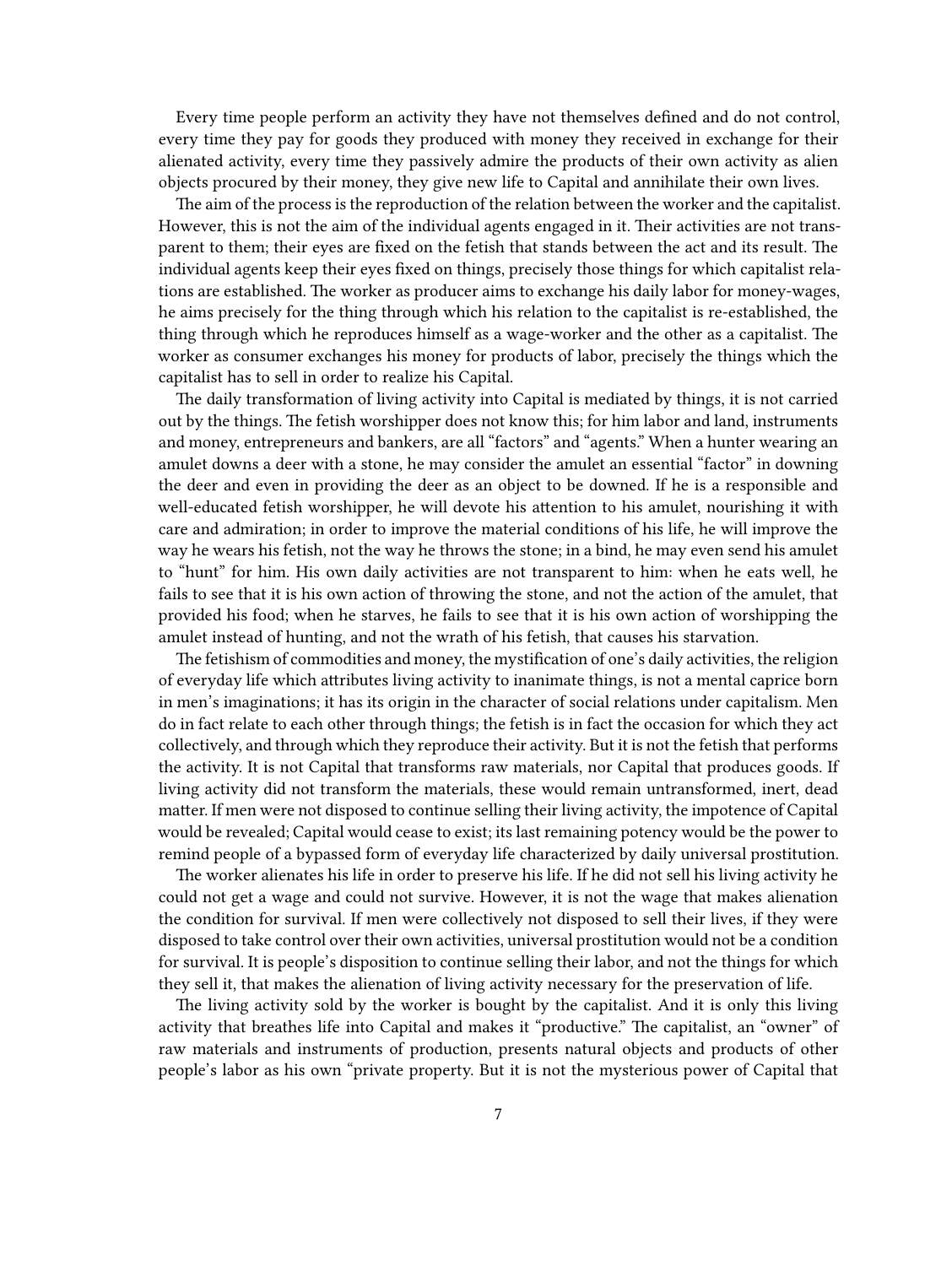creates the capitalist's "private property"; living activity is what creates the "property," and the form of that activity is what keeps it "private."

## <span id="page-7-0"></span>**Transformation of Living Activity into Capital**

The transformation of living activity into Capital takes place through things, daily, but is not carried out by things. Things which are products of human activity seem to be active agents because activities and contacts are established for and through things, and because people's activities are not transparent to them; they confuse the mediating object with the cause.

In the capitalist process of production, the worker embodies or materializes his alienated living energy in an inert object by using instruments which are embodiments of other people's activity. (Sophisticated industrial instruments embody the intellectual and manual activity of countless generations of inventors, improvers and producers from all corners of the globe and from varied forms of society.) The instruments in themselves are inert objects; they are material embodiments of living activity, but are not themselves alive. The only active agent in the production process is the living laborer. He uses the products of other people's labor and infuses them with life, so to speak, but the life is his own; he is not able to resurrect the individuals who stored their living activity in his instrument. The instrument may enable him to do more during a given time period, and in this sense it may raise his productivity. But only the living labor which is able to produce can be productive.

For example, when an industrial worker runs an electric lathe, he uses products of the labor of generations of physicists, inventors, electrical engineers, lathe makers. He is obviously more productive than a craftsman who carves the same object by hand. But it is in no sense the "Capital" at the disposal of the industrial worker which is more "productive" than the "Capital" of the craftsman. If generations of intellectual and manual activity had not been embodied in the electric lathe, if the industrial worker had to invent the lathe, electricity, and the electric lathe, then it would take him numerous lifetimes to turn a single object on an electric lathe, and no amount of Capital could raise his productivity above that of the craftsman who carves the object by hand.

The notion of the "productivity of capital," and particularly the detailed measurement of that "productivity," are inventions of the "science" of Economics, that religion of capitalist daily life which uses up people's energy in the worship, admiration and flattery of the central fetish of capitalist society. Medieval colleagues of these "scientists" performed detailed measurements of the height and width of angels in Heaven, without ever asking what angels or Heaven were, and taking for granted the existence of both.

The result of the worker's sold activity is a product which does not belong to him. This product is an embodiment of his labor, a materialization of a part of his life, a receptacle which contains his living activity, but it is not his; it is: as alien to him as his labor. He did not decide to make it, and when it is made he does not dispose of it. If he wants it, he has to buy it. What he has made is not simply a product with certain useful properties; for that he did not need to sell his labor to a capitalist in exchange for a wage; he need only have picked the necessary materials and the available tools, he need only have shaped the materials guided by his goals and limited by his knowledge and ability. (It is obvious that an individual can only do this marginally; men's appropriation and use of the materials and tools available to them can only take place after the overthrow of the capitalist form of activity.)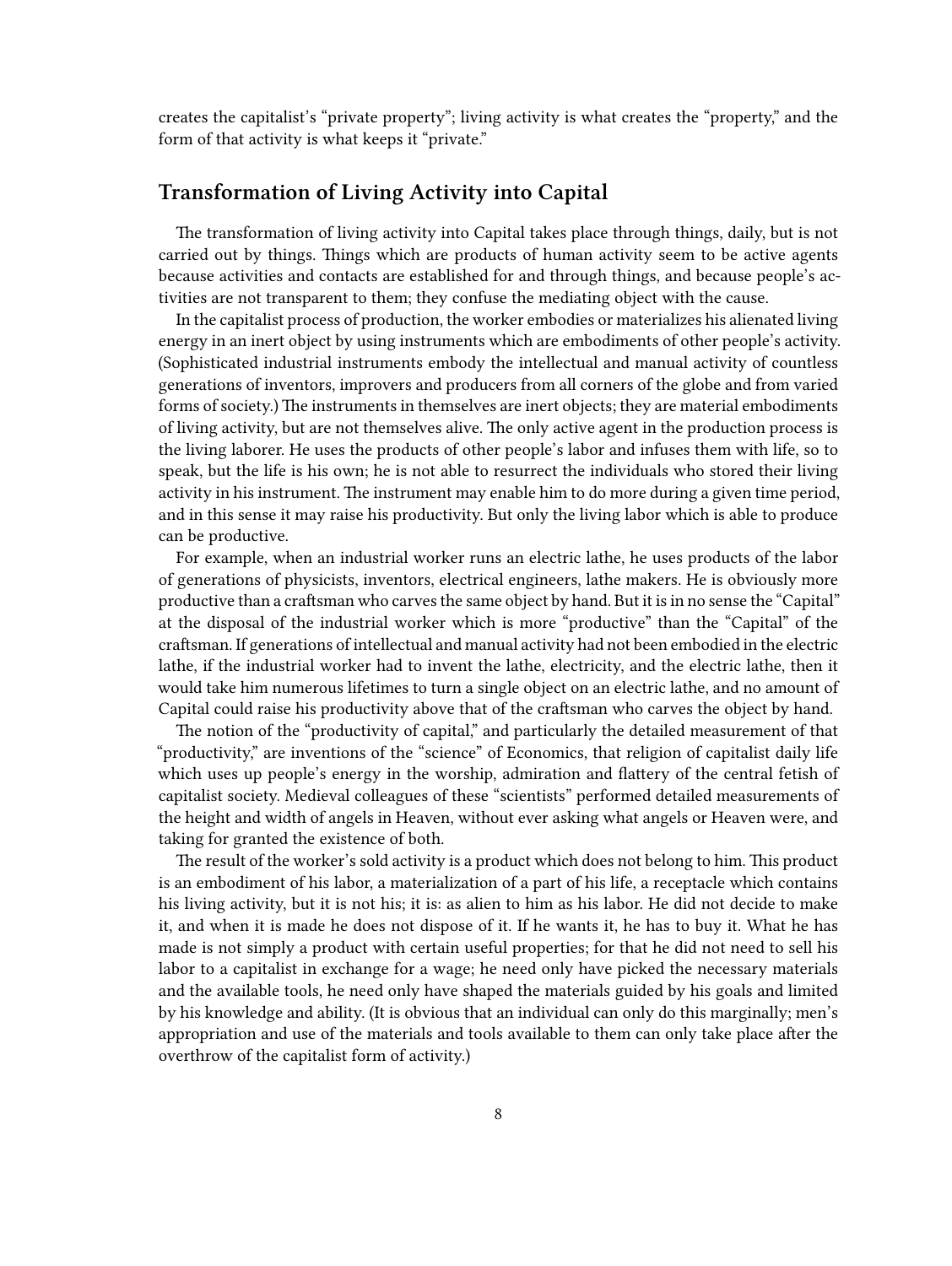What the worker produces under capitalist conditions is a product with a very specific property, the property of salability. What his alienated activity produces is a commodity.

Because capitalist production is commodity production, the statement that the goal of the process is the satisfaction of human needs is false; it is a rationalization and an apology. The "satisfaction of human needs" is not the goal of the capitalist or of the worker engaged in production, nor is it a result of the process. The worker sells his labor in order to get a wage; the specific content of the labor is indifferent to him; he does not alienate his labor to a capitalist who does not give him a wage in exchange for it, no matter how many human needs this capitalist's products may satisfy. The capitalist buys labor and engages it in production in order to emerge with commodities which can be sold. He is indifferent to the specific properties of the product, just as he is indifferent to people's needs; all that interests him about the product is how much it will sell for, and all that interests him about people's needs is how much they "need" to buy and how they can be coerced, through propaganda and psychological conditioning, to "need" more. The capitalist's goal Is to satisfy his need to reproduce and enlarge Capital, and the result of the process is the expanded reproduction of wage labor and Capital (which are not "human needs").

The commodity produced by the worker is exchanged by the capitalist for a specific quantity of money; the commodity is a value which is exchanged for an equivalent value. In other words, the living and past labor materialized in the product can exist in two distinct yet equivalent forms, in commodities and in money, or in what is common to both, value. This does not mean that value is labor. Value is the social form of reified (materialized) labor in capitalist society.

Under capitalism, social relations are not established directly; they are established through value. Everyday activity is not exchanged directly; it is exchanged in the form of value. Consequently, what happens to living activity under capitalism cannot be traced by observing the activity itself, but only by following the metamorphoses of value.

When the living activity of people takes the form of labor (alienated activity), it acquires the property of exchangeability; it acquires the form of value. In other words, the labor can be exchanged for an "equivalent" quantity of money (wages). The deliberate alienation of living activity, which is perceived as necessary for survival by the members of capitalist society, itself reproduces the capitalist form within which alienation is necessary for survival. Because of the fact that living activity has the form of value, the products of that activity must also have the form of value: they must be exchangeable for money. This is obvious since, if the products of labor did not take the form of value, but for example the form of useful objects at the disposal of society, then they would either remain in the factory or they would be taken freely by the members of society whenever a need for them arose; in either case, the money-wages received by the workers would have no value, and living activity could not be sold for an "equivalent" quantity of money; living activity could not be alienated. Consequently, as soon as living activity takes the form of value, the products of that activity take the form of value, and the reproduction of everyday life takes place through changes or metamorphoses of value.

The capitalist sells the products of labor on a market; he exchanges them for an equivalent sum of money; he realizes a determined value. The specific magnitude of this value on a particular market is the price of the commodities. For the academic Economist, Price is St. Peter's key to the gates of Heaven. Like Capital itself, Price moves within a wonderful world which consists entirely of objects; the objects have human relations with each other, and are alive; they transform each other, communicate with each other; they marry and have children. And of course it is only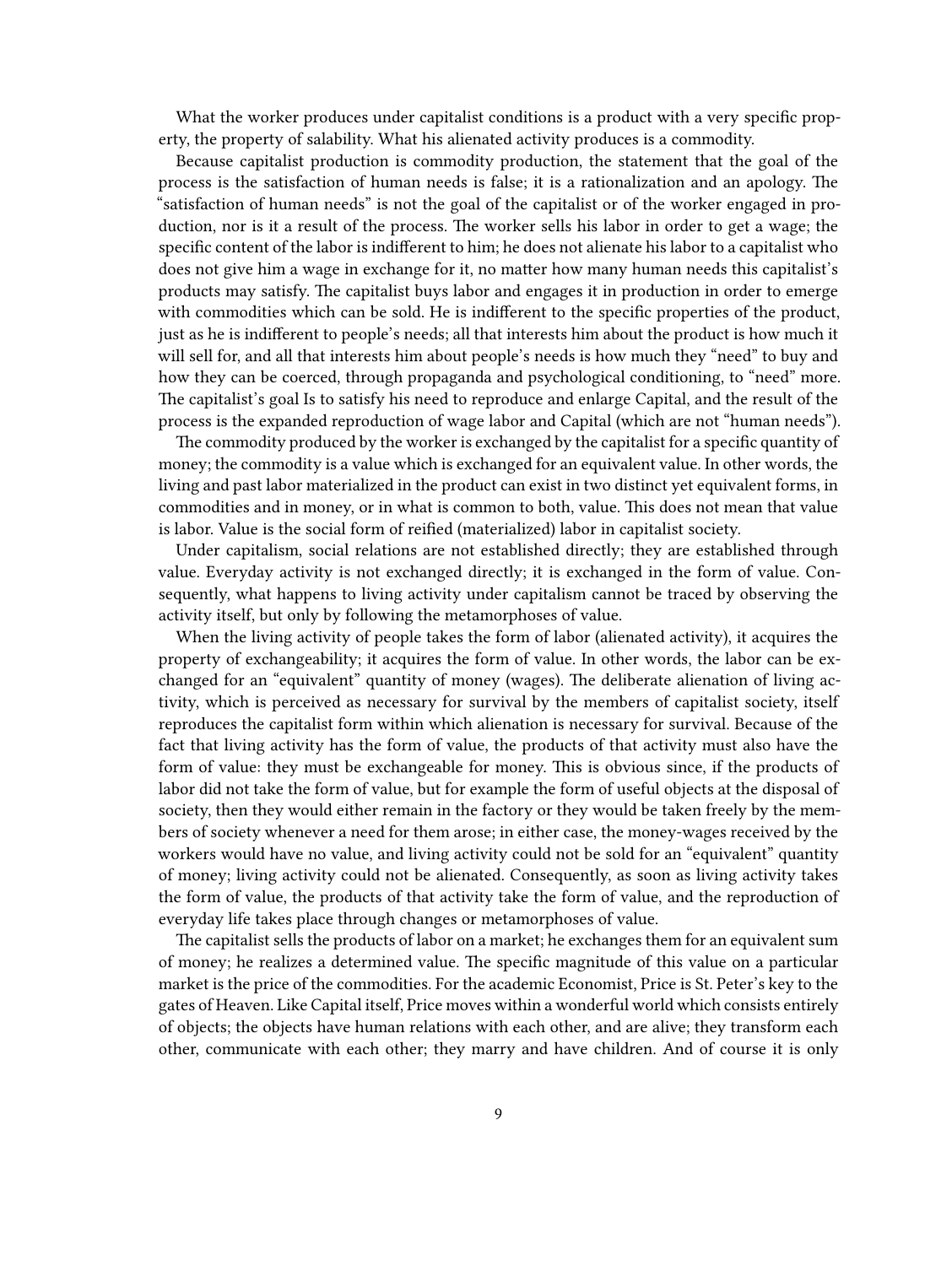through the grace of these intelligent, powerful and creative objects that people can be so happy in capitalist society.

In the Economist's pictorial representations of the workings of heaven, the angels do everything and men do nothing at all; men simply enjoy what these superior beings do for them. Not only does Capital produce and money work; other mysterious beings have similar virtues. Thus Supply, a quantity of things which are sold, and Demand, a quantity of things which are bought, together determine Price, a quantity of money; when Supply and Demand marry on a particular point of the diagram, they give birth to Equilibrium Price, which corresponds to a universal state of bliss. The activities of everyday life are played out by things, and people are reduced to things ("factors of production") during their productive" hours, and to passive spectators of things during their "leisure time." The virtue of the Economic Scientist consists of his ability to attribute the outcome of people's everyday activities to things, and of his inability to see the living activity of people underneath the antics of the things. For the Economist, the things through which the activity of people is regulated under capitalism are themselves the mothers and sons, the causes and consequences of their own activity.

The magnitude of value, namely the price of a commodity, the quantity of money for which it exchanges, is not determined by things, but by the daily activities of people. Supply and demand, perfect and imperfect competition, are nothing more than social forms of products and activities in capitalist society; they have no life of their own. The fact that activity is alienated, namely that labor-time is sold for a specific sum of money, that it has a certain value, has several consequences for the magnitude of the value of the products of that labor. The value of the sold commodities must at least be equal to the value of the labor-time. This is obvious both from the standpoint of the individual capitalist firm, and from the standpoint of society as a whole. If the value of the commodities sold by the individual capitalist were smaller than the value of the labor he hired, then his labor expenditures alone would be larger than his earnings, and he would quickly go bankrupt. Socially, if the value of the laborers production were smaller than the value of their consumption, then the labor force could not even reproduce itself, not to speak of a class of capitalists. However, if the value of the commodities were merely equal to the value of the labor- time expended on them, the commodity producers would merely reproduce themselves, and their society would not be a capitalist society; their activity might still consist of commodity production, but it would not be capitalist commodity production.

For labor to create Capital, the value of the products of labor must be larger than the value of the labor. In other words, the labor force must produce a surplus product, a quantity of goods which it does not consume, and this surplus product must be transformed into surplus value, a form of value which is not appropriated by workers as wages, but by capitalists as profit. Furthermore, the value of the products of labor must be larger still, since living labor is not the only kind of labor materialized in them. In the production process, workers expend their own energy, but they also use up the stored labor of others as instruments, and they shape materials on which labor was previously expended.

This leads to the strange result that the value of the laborer's products and the value of his wage are different magnitudes, namely that the sum of money received by the capitalist when he sells the commodities produced by his hired laborers is different from the sum he pays the laborers. This difference is not explained by the fact that the used-up materials and tools must be paid for. If the value of the sold commodities were equal to the value of the living labor and the instruments, there would still be no room for capitalists. The fact is that the difference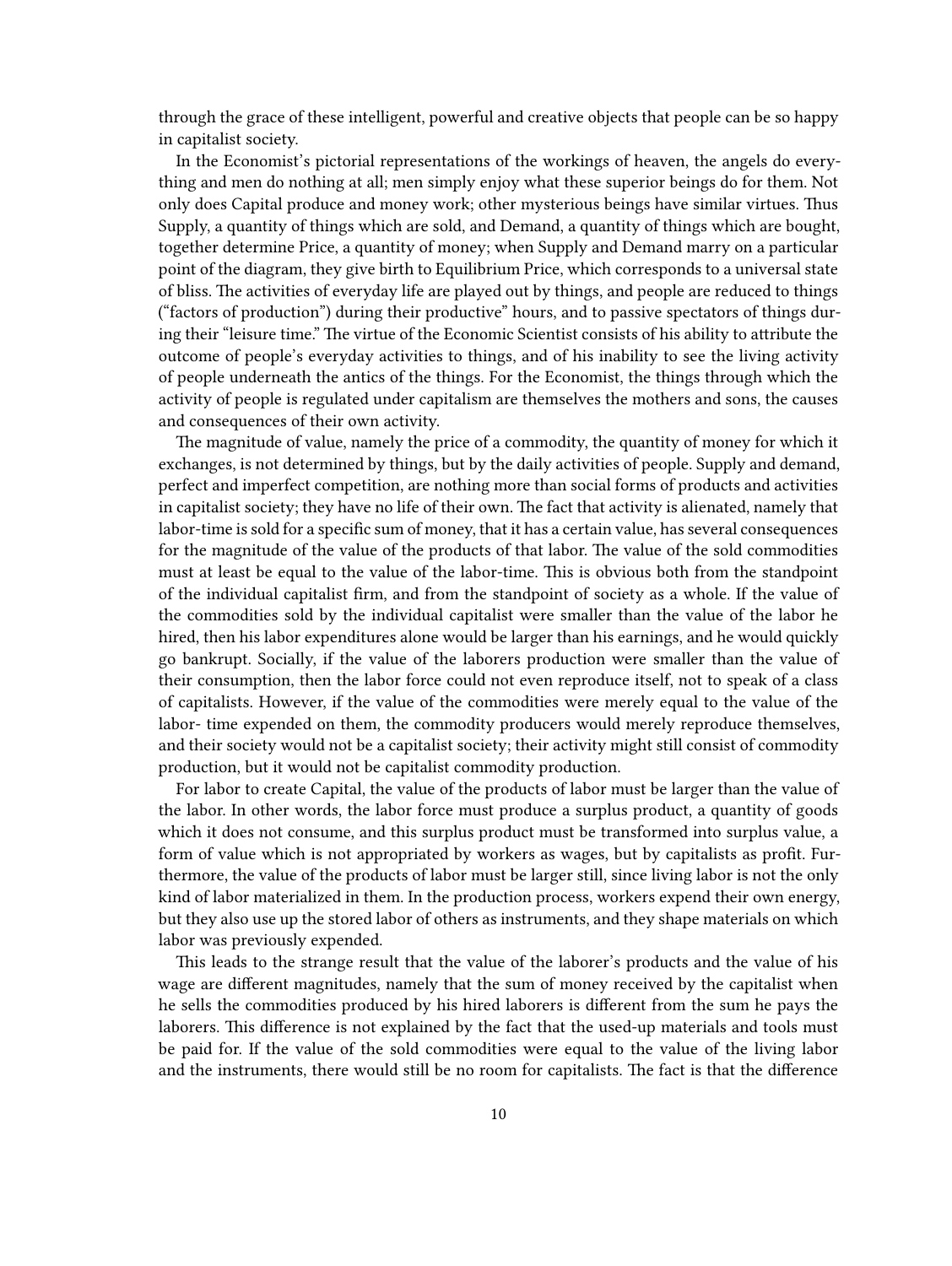between the two magnitudes must be large enough to support a class of capitalists — not only the individuals, but also the specific activity that these individuals engage in, namely the purchase of labor. The difference between the total value of the products and the value of the labor spent on their production is surplus value, the seed of Capital.

In order to locate the origin of surplus value, it is necessary to examine why the value of the labor is smaller than the value of the commodities produced by it. The alienated activity of the worker transforms materials with the aid of instruments, and produces a certain quantity of commodities. However, when these commodities are sold and the used-up materials and instruments are paid for, the workers are not given the remaining value of their products as their wages; they are given less. In other words, during every working day, the workers perform a certain quantity of unpaid labor, forced labor, for which they receive no equivalent.

The performance of this unpaid labor, this forced labor, is another "condition for survival" in capitalist society. However, like alienation, this condition is not imposed by nature, but by the collective practice of people, by their everyday activities. Before the existence of unions, an individual worker accepted whatever forced labor was available, since rejection of the labor would have meant that other workers would accept the available terms of exchange, and the individual worker would receive no wage. Workers competed with each other for the wages offered by capitalists; if a worker quit because the wage was unacceptably low, an unemployed worker was willing to replace him, since for the unemployed a small wage is higher than no wage at all. This competition among workers was called "free labor" by capitalists, who made great sacrifices to maintain the freedom of workers, since it was precisely this freedom that preserved the surplus value of the capitalist and made it possible for him to accumulate Capital. It was not any worker's aim to produce more goods than he was paid for. His aim was to get a wage which was as large as possible. However, the existence of workers who got no wage at all, and whose conception of a large wage was consequently more modest than that of an employed worker, made it possible for the capitalist to hire labor at a lower wage. In fact, the existence of unemployed workers made it possible for the capitalist to pay the lowest wage that workers were willing to work for. Thus the result of the collective daily activity of the workers, each striving individually for the largest possible wage, was to lower the wages of all; the effect of the competition of each against all was that all got the smallest possible wage, and the capitalist got the largest possible surplus.

The daily practice of all annuls the goals of each. But the workers did not know that their situation was a product of their own daily behavior; their own activities were not transparent to them. To the workers it seemed that low wages were simply a natural part of life, like illness and death, and that falling wages were a natural catastrophe, like a flood or a hard winter. The critiques of socialists and the analyses of Marx, as well as an increase in industrial development which afforded more time for reflection, stripped away some of the veils and made it possible for workers to see through their activities to some extent. However, in Western Europe and the United States, workers did not get rid of the capitalist form of daily life; they formed unions. And in the different material conditions of the Soviet Union and Eastern Europe, workers (and peasants) replaced the capitalist class with a state bureaucracy that purchases alienated labor and accumulates Capital in the name of Marx.

With unions, daily life is similar to what it was before unions. In fact, it is almost the same. Daily life continues to consist of labor, of alienated activity, and of unpaid labor, or forced labor. The unionized worker no longer settles the terms of his alienation; union functionaries do this for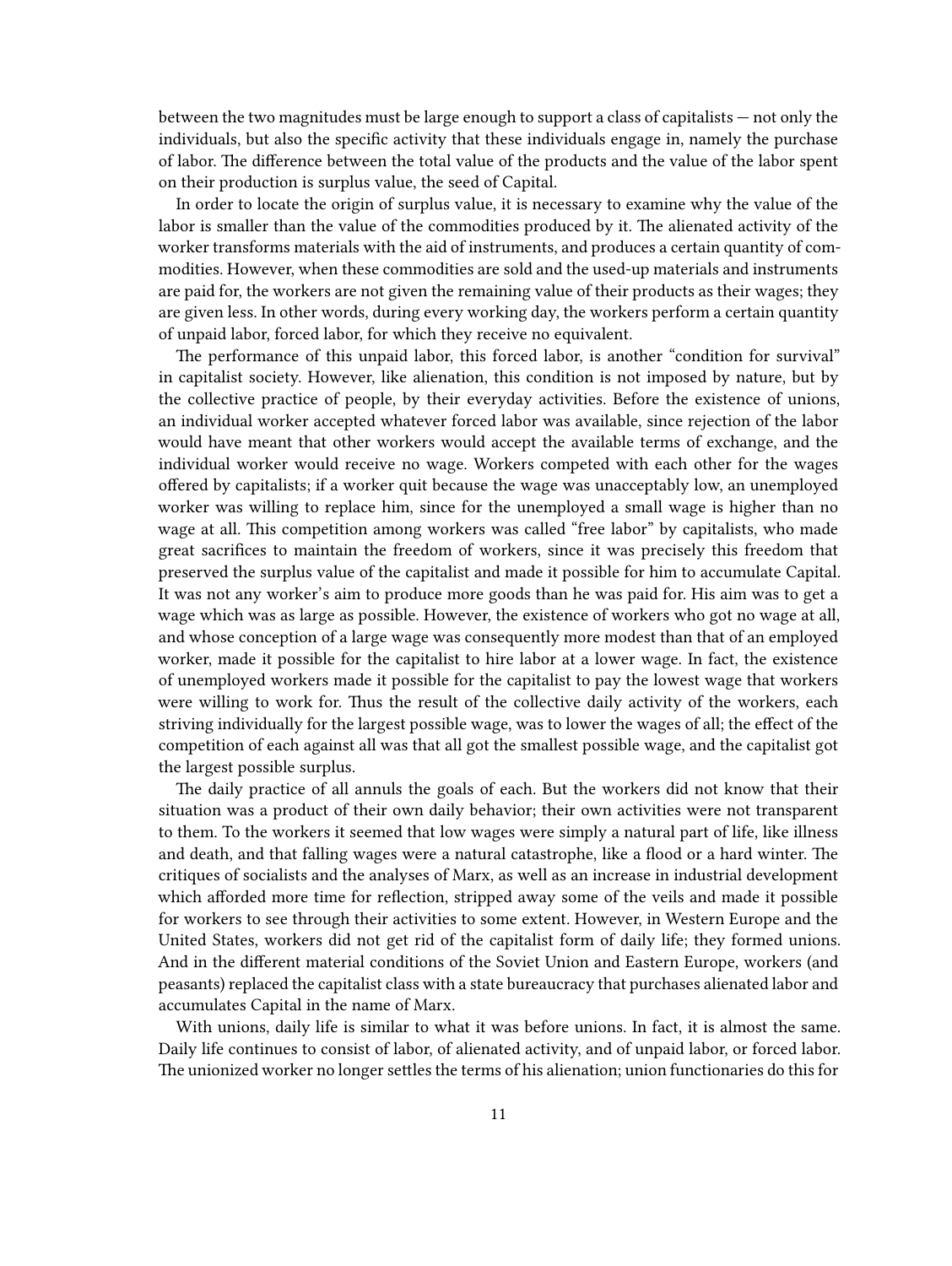him. The terms on which the worker's activity is alienated are no longer guided by the individual worker's need to accept what is available; they are now guided by the union bureaucrat's need to maintain his position as pimp between the sellers of labor and the buyers.

With or without unions, surplus value is neither a product of nature nor of Capital; it is created by the daily activities of people. In the performance of their daily activities, people are not only disposed to alienate these activities, they are also disposed to reproduce the conditions which force them to alienate their activities, to reproduce Capital and thus the power of Capital to purchase labor. This is not because they do not know "what the alternative is." A person who is incapacitated by chronic indigestion because he eats too much grease does not continue eating grease because he does not know what the alternative is. Either he prefers being incapacitated to giving up grease, or else it is not clear to him that his daily consumption of grease causes his incapacity. And if his doctor, preacher, teacher and politician tell him, first, that the grease is what keeps him alive, and secondly that they already do for him everything he would do if he were well, then it is not surprising that his activity is not transparent to him and that he makes no great effort to render it transparent.

The production of surplus value is a condition of survival, not for the population, but for the capitalist system surplus value is the portion of the value of commodities produced by labor which is not returned to the laborers. It can be expressed either in commodities or in money (just as Capital can be expressed either as a quantity things or of money), but this does not alter the fact that it is an expression for the materialized labor which is stored in a given quantity of products. Since the products can be exchanged for an "equivalent" quantity of money, the money "stands for," or represents, the same value as the products. The money can, in turn, be exchanged for another quantity of products of "equivalent" value. The ensemble of these exchanges, which take place simultaneously during the performance of capitalist daily life, constitutes the capitalist process of circulation. It is through this process that the metamorphosis of surplus value into Capital takes place.

The portion of value which does not return to labor, namely surplus value, allows the capitalist to exist, and it also allows him to do much more than simply exist. The capitalist invests a portion of this surplus value; he hires new workers and buys new means of production; he expands his dominion. What this means is that the capitalist accumulates new labor, both in the form of the living labor he hires and of the past labor (paid and unpaid) which is stored in the materials and machines he buys.

The capitalist class as a whole accumulates the surplus labor of society, but this process takes place on a social scale and consequently cannot be seen if one observes only the activities of an individual capitalist. It must be remembered that the products bought by a given capitalist as instruments have the same characteristics as the products he sells. A first capitalist sells instruments to a second capitalist for a given sum of value, and only a part of this value is returned to workers as wages; the remaining part is surplus value, with which the first capitalist buys new instruments and labor. The second capitalist buys the instruments for the given value, which means that he pays for the total quantity of labor rendered to the first capitalist, the quantity of labor which was remunerated as well as the quantity performed free of charge. This means that the instruments accumulated by the second capitalist contain the unpaid labor performed for the first. The second capitalist, in turn, sells his products for a given value, and returns only a portion of this value to his laborers; he uses the remainder for new instruments and labor.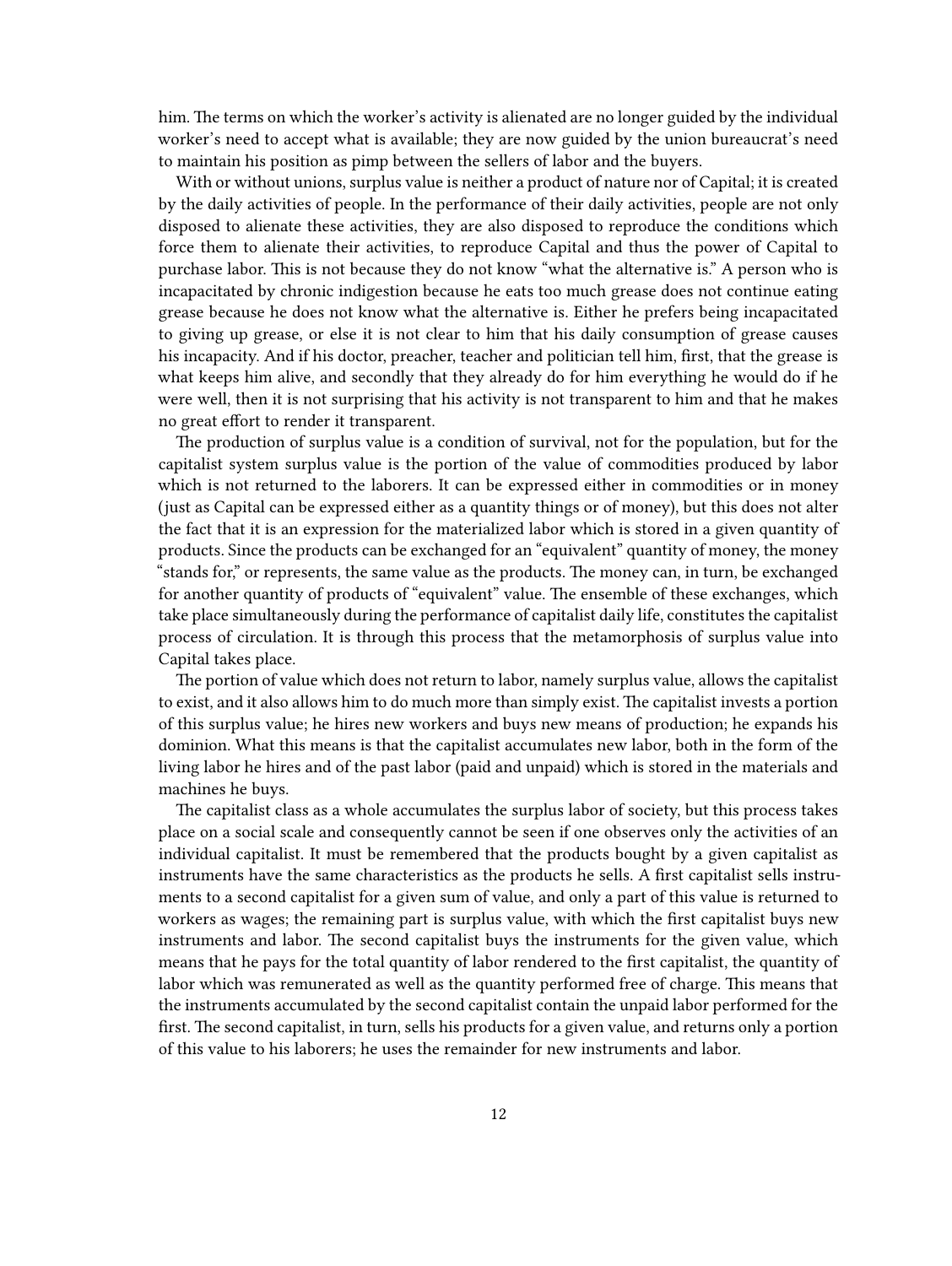If the whole process were squeezed into a single time period, and if all the capitalists were aggregated into one, it would be seen that the value with which the capitalist acquires new instruments and labor is equal to the value of the products which he did not return to the producers. This accumulated surplus labor is Capital.

In terms of capitalist society as a whole, the total Capital is equal to the sum of unpaid labor performed by generations of human beings whose lives consisted of the daily alienation of their living activity. In other words Capital, in the face of which men sell their living days, is the product of the sold activity of men, and is reproduced and expanded every day a man sells another working day, every moment he decides to continue living the capitalist form of daily life.

#### <span id="page-12-0"></span>**Storage and Accumulation of Human Activity**

The transformation of surplus labor into Capital is a specific historical form of a more general process, the process of industrialization, the permanent transformation of man's material environment.

Certain essential characteristics of this consequence of human activity under capitalism can he grasped by means of a simplified illustration. In an imaginary society, people spend most of their active time producing food and other necessities; only part of their time is "surplus time" in the sense that it is exempted from the production of necessities. This surplus activity may be devoted to the production of food for priests and warriors who do not themselves produce; it may be used to produce goods which are burned for sacred occasions; it may be used up in the performance of ceremonies or gymnastic exercises. In any of these cases, the material conditions of these people are not likely to change, from one generation to another, as a result of their daily activities. However, one generation of people of this imaginary society may store their surplus time instead of using it up. For example, they may spend this surplus time winding up springs. The next generation may unwind the energy stored in the springs to perform necessary tasks, or may simply use the energy of the springs to wind new springs. In either case, the stored surplus labor of the earlier generation will provide the new generation with a larger quantity of surplus working time. The new generation may also store this surplus in springs and in other receptacles. In a relatively short period, the labor stored in the springs will exceed the labor time available to any living generation; with the expenditure of relatively little energy, the people of this imaginary society will be able to harness the springs to most of their necessary tasks, and also to the task of winding new springs for coming generations. Most of the living hours which they previously spent producing necessities will now be available for activities which are not dictated by necessity but projected by the imagination.

At first glance it seems unlikely that people would devote living hours to the bizarre task of winding springs. It seems just as unlikely, even if they wound the springs, that they would store them for future generations, since the unwinding of the springs might provide, for example, a marvelous spectacle on festive days.

However, if people did not dispose of their own lives, if their working activity were not their own, if their practical activity consisted of forced labor, then human activity might well be harnessed to the task of winding springs, the task of storing surplus working time in material receptacles. The historical role of capitalism, a role which was performed by people who accepted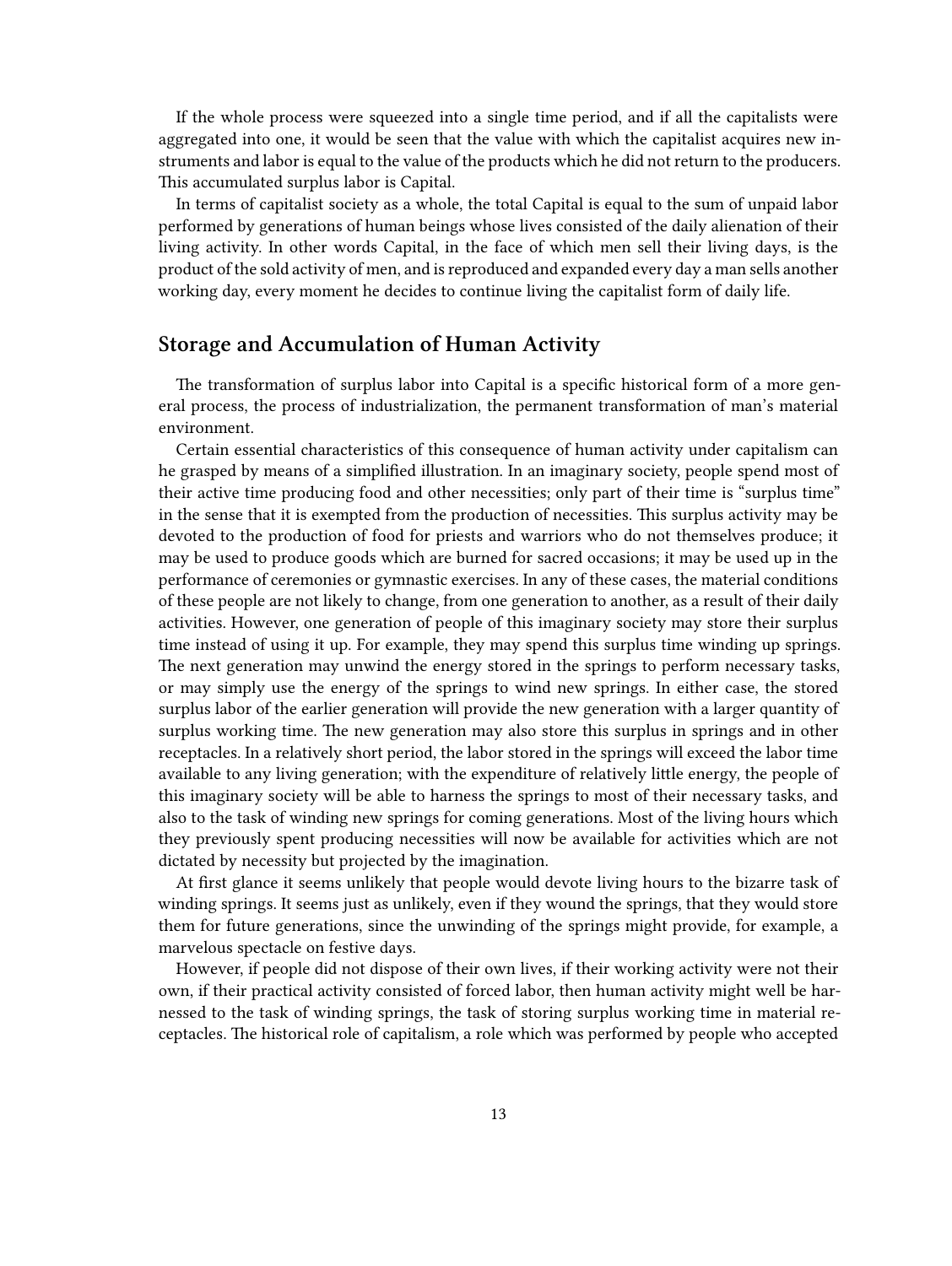the legitimacy of others to dispose of their lives, consisted precisely of storing human activity in material receptacles by means of forced labor.

As soon as people submit to the "power" of money to buy stored labor as well as living activity, as soon as they accept the fictional "right" of money-holders to control and dispose of the stored as well as the living activity of society, they transform money into Capital and the owners of money into Capitalists.

This double alienation, the alienation of living activity in the form of wage labor, and the alienation of the activity of past generations in the form of stored labor (means of production), is not a single act which took place sometime in history. The relation between workers and capitalists is not a thing which imposed itself on society at some point in the past, once and for all. At no time did men sign a contract, or even make a verbal agreement, in which they gave up the power over their living activity, and in which they gave up the power over the living activity of all future generations on all parts of the globe.

Capital wears the mask of a natural force; it seems as solid as the earth itself; its movements appear as irreversible as tides; its crises seem as unavoidable as earthquakes and floods. Even when it is admitted that the power of Capital is created by men, this admission may merely be the occasion for the invention of an even more imposing mask, the mask of a man-made force, a Frankenstein monster, whose power inspires more awe than that of any natural force.

However, Capital is neither a natural force nor a man-made monster which was created sometime in the past and which dominated human life ever since. The power of Capital does not reside in money, since money is a social convention which has no more "power" than men are willing to grant it; when men refuse to sell their labor, money cannot perform even the simplest tasks, because money does not "work."

Nor does the power of Capital reside in the material receptacles in which the labor of past generations is stored, since the potential energy stored in these receptacles can be liberated by the activity of living people whether or not the receptacles are Capital, namely alien property." Without living activity, the collection of objects which constitute society's Capital would merely be a scattered heap of assorted artifacts with no life of their own, and the "owners" of Capital would merely be a scattered assortment of uncommonly uncreative people (by training) who surround themselves with bits of paper in a vain attempt to resuscitate memories of past grandeur. The only "power" of Capital resides in the daily activities of living people; this "power" consists of the disposition of people to sell their daily activities in exchange for money, and to give up control over the products of their own activity and of the activity of earlier generations.

As soon as a person sells his labor to a capitalist and accepts only a part of his product as payment for that labor, he creates conditions for the purchase and exploitation of other people. No man would willingly give his arm or his child in exchange for money; yet when a man deliberately and consciously sells his working life in order to acquire the necessities for life, he not only reproduces the conditions which continue to make the sale of his life a necessity for its preservation; he also creates conditions which make the sale of life a necessity for other people. Later generations may of course refuse to sell their working lives for the same reason that he refused to sell his arm; however each failure to refuse alienated and forced labor enlarges the stock of stored labor with which Capital can buy working lives.

In order to transform surplus labor into Capital, the capitalist has to find a way to store it in material receptacles, in new means of production, and he must hire new laborers to activate the new means of production. In other words, he must enlarge his enterprise, or start a new enterprise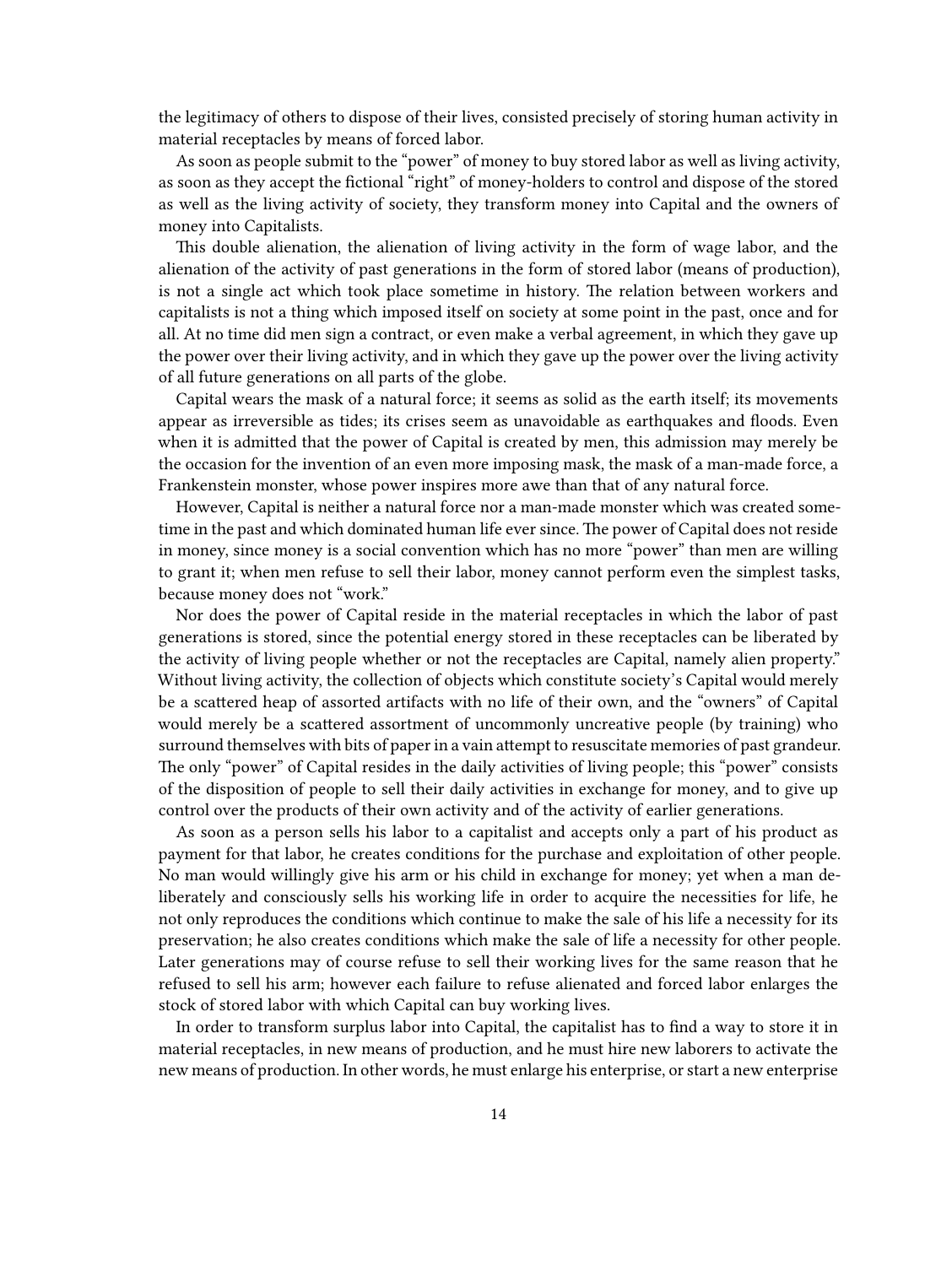in a different branch of production. This presupposes or requires the existence of materials that can be shaped into new salable commodities, the existence of buyers of the new products, and the existence of people who are poor enough to be willing to sell their labor. These requirements are themselves created by capitalist activity, and capitalists recognize no limits or obstacles to their activity; the democracy of Capital demands absolute freedom. Imperialism is not merely the "last stage" of Capitalism; it is also the first.

Anything which can be transformed into a marketable good is grist for Capital's mill, whether it lies on the capitalist's land or on the neighbor's, whether it lies above ground or under, Boats on the sea or crawls on its floor; whether it is confined to other continents or other planets. All of humanity's explorations of nature, from Alchemy to Physics, are mobilized to search for new materials in which to store labor, to find new objects that someone can be taught to buy.

Buyers for old and new products are created by any and all available means, and new means are constantly discovered. "Open markets" and "open doors" are established by force and fraud. If people lack the means to buy the capitalists' products, they are hired by capitalists and are paid for producing the goods they wish to buy; if local craftsmen already produce what the capitalists have to sell, the craftsmen are ruined or bought-out; if laws or traditions ban the use of certain products, the laws and the traditions are destroyed; if people lack the objects on which to use the capitalists' products, they are taught to buy these objects; if people run out of physical or biological wants, then capitalists "satisfy" their "spiritual wants" and hire psychologists to create them; if people are so satiated with the products of capitalists that they can no longer use new objects, they are taught to buy objects and spectacles which have no use but can simply be observed and admired.

Poor people are found in pre-agrarian and agrarian societies on every continent; if they are not poor enough to be willing to sell their labor when the capitalists arrive, they are impoverished by the activities of the capitalists themselves. The lands of hunters gradually become the "private property" of "owners" who use state violence to restrict the hunters to "reservations" which do not contain enough food to keep them alive. The tools of peasants gradually become available only from the same merchant who generously lends them the money with which to buy the tools, until the peasants' "debts" are so large that they are forced to sell land which neither they nor any of their ancestors had ever bought. The buyers of craftsmen's products gradually become reduced to the merchants who market the products, until the day comes when a merchant decides to house "his craftsmen" under the same roof, and provides them with the instruments which will enable all of them to concentrate their activity on the production of the most profitable items. Independent as well as dependent hunters, peasants and craftsmen, free men as well as slaves, are transformed into hired laborers. Those who previously disposed of their own lives in the face of harsh material conditions cease to dispose of their own lives precisely when they take up the task of modifying their material conditions; those who were previously conscious creators of their own meager existence become unconscious victims of their own activity even while abolishing the meagerness of their existence. Men who were much but had little now have much but are little.

The production of new commodities, the "opening" of new markets, the creation of new workers, are not three separate activities; they are three aspects of the same activity. A new labor force is created precisely in order to produce the new commodities; the wages received by these laborers are themselves the new market; their unpaid labor is the source of new expansion. Neither natural nor cultural barriers halt the spread of Capital, the transformation of people's daily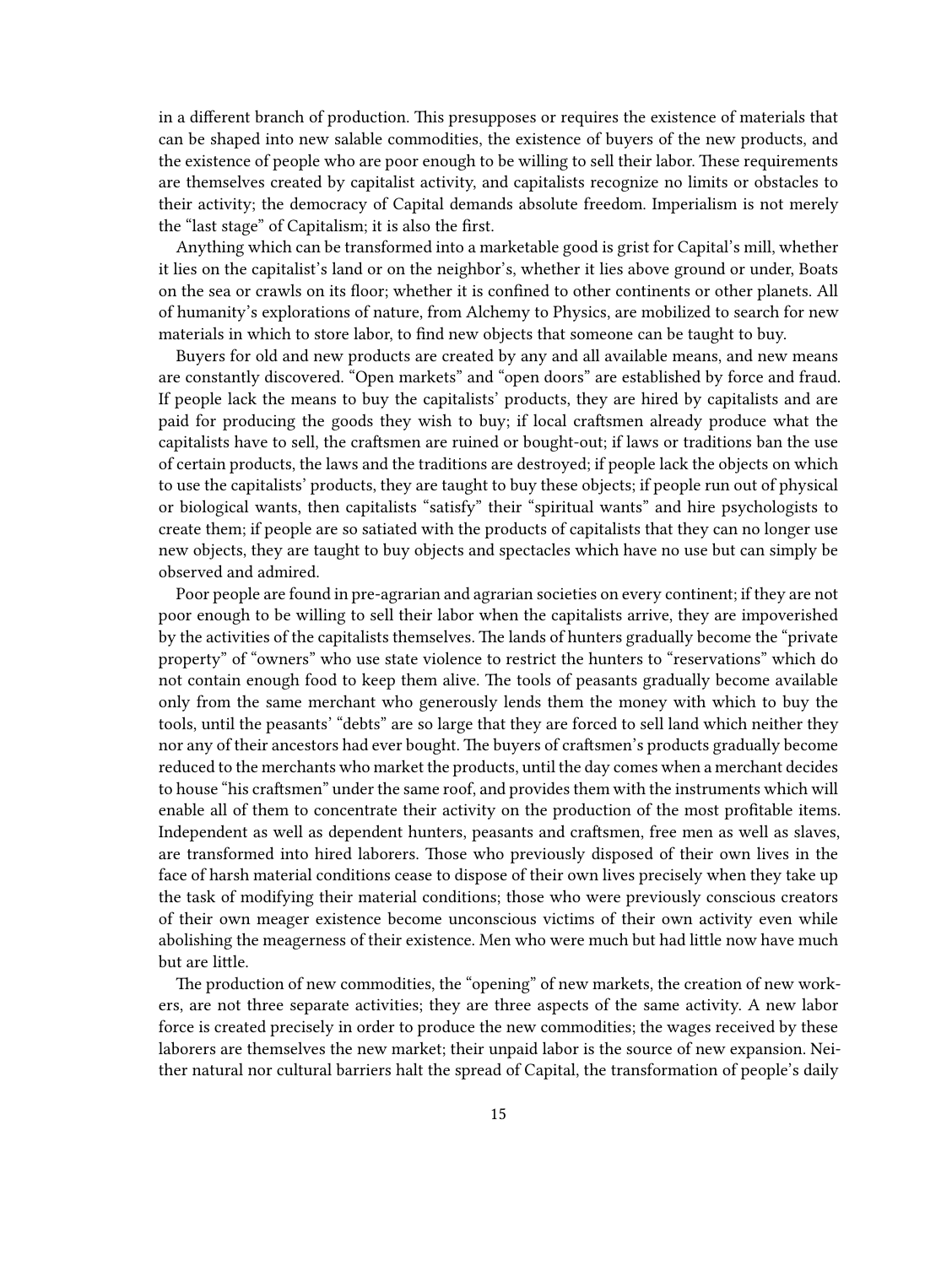activity into alienated labor, the transformation of their surplus labor into the "private property" of capitalists. However, Capital is not a natural force; it is a set of activities performed by people every day; it is a form of daily life; its continued existence and expansion presuppose only one essential condition: the disposition of people to continue to alienate their working lives and thus reproduce the capitalist form of daily life.